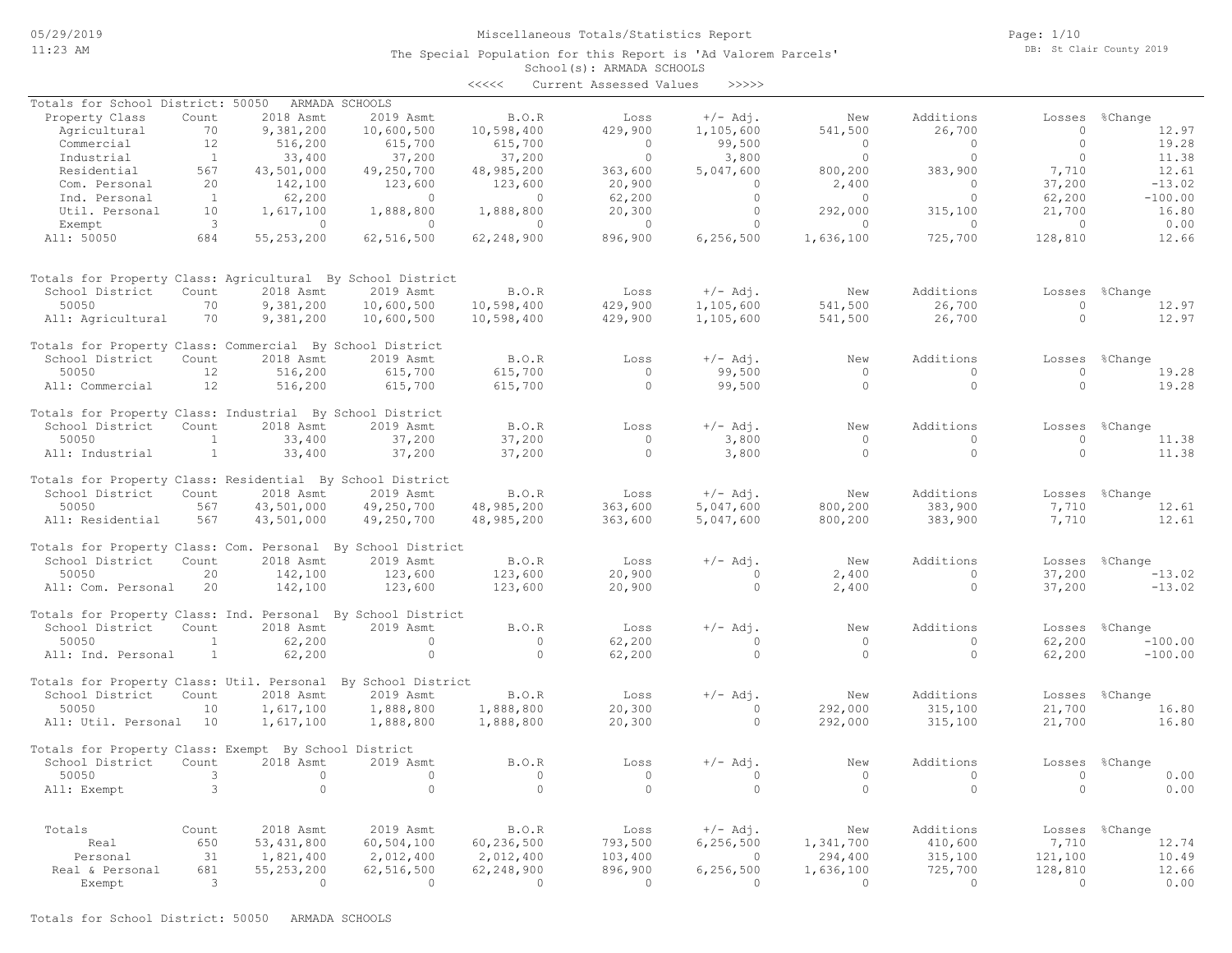#### School(s): ARMADA SCHOOLS The Special Population for this Report is 'Ad Valorem Parcels'

| くくくくく | S.E.V., Taxable and Capped Values |  |  |  | >>>>> |
|-------|-----------------------------------|--|--|--|-------|
|-------|-----------------------------------|--|--|--|-------|

|                                                             |                         |              |                    |                | $5.2.7.7$ candidate and capped |              |                |                |              |              |
|-------------------------------------------------------------|-------------------------|--------------|--------------------|----------------|--------------------------------|--------------|----------------|----------------|--------------|--------------|
| Property Class                                              | Count                   | 2018 SEV     | Fin SEV            | 2019 SEV       | 2018 Tax                       | Fin Tax      | 2019 Tax       | BOR Tax        | 2019 Cap     | 2019 MCAP    |
| Agricultural                                                | 70                      | 9,381,200    | 9,381,200          | 10,598,400     | 5,843,588                      | 5,843,588    | 6,020,808      | 6,020,808      | 6,020,808    | 6,020,808    |
| Commercial                                                  | 12                      | 516,200      | 516,200            | 615,700        | 388,330                        | 388,330      | 394,404        | 394,404        | 397,644      | 397,644      |
| Industrial                                                  | $\overline{1}$          | 33,400       | 33,400             | 37,200         | 33,167                         | 33,167       | 33,963         | 33,963         | 33,963       | 33,963       |
| Residential                                                 | 567                     | 43,501,000   | 43,501,000         | 48,985,200     | 35,027,674                     | 35,006,119   | 36,906,205     | 36,669,325     | 36, 315, 260 | 36, 211, 680 |
| Com. Personal                                               | 20                      | 142,100      | 123,100            | 123,600        | 142,100                        | 123,100      | 123,600        | 123,600        | 123,600      | 123,600      |
| Ind. Personal                                               | $\overline{1}$          | 62,200       | $\circ$            | $\circ$        | 62,200                         | $\circ$      | $\circ$        | $\circ$        | $\circ$      | $\circ$      |
| Util. Personal                                              | 10                      | 1,617,100    | 1,619,471          | 1,888,800      | 1,617,100                      | 1,619,471    | 1,888,800      | 1,888,800      | 1,888,800    | 1,888,800    |
| Exempt                                                      | $\overline{3}$          | $\circ$      | $\circ$            | $\circ$        | $\circ$                        | $\circ$      | $\overline{0}$ | $\circ$        | $\circ$      | $\circ$      |
| All: 50050                                                  | 684                     | 55, 253, 200 | 55, 174, 371       | 62,248,900     | 43, 114, 159                   | 43,013,775   | 45,367,780     | 45,130,900     | 44,780,075   | 44,676,495   |
|                                                             |                         |              |                    |                |                                |              |                |                |              |              |
|                                                             |                         |              |                    |                |                                |              |                |                |              |              |
| Totals for Property Class: Agricultural By School District  |                         |              |                    |                |                                |              |                |                |              |              |
| School District                                             | Count                   | 2018 SEV     | Fin SEV            | 2019 SEV       | 2018 Tax                       | Fin Tax      | 2019 Tax       | BOR Tax        | 2019 Cap     | 2019 MCAP    |
| 50050                                                       | 70                      | 9,381,200    | 9,381,200          | 10,598,400     | 5,843,588                      | 5,843,588    | 6,020,808      | 6,020,808      | 6,020,808    | 6,020,808    |
| All: Agricultural                                           | 70                      | 9,381,200    | 9,381,200          | 10,598,400     | 5,843,588                      | 5,843,588    | 6,020,808      | 6,020,808      | 6,020,808    | 6,020,808    |
| Totals for Property Class: Commercial By School District    |                         |              |                    |                |                                |              |                |                |              |              |
| School District                                             | Count                   | 2018 SEV     | Fin SEV            | 2019 SEV       | 2018 Tax                       | Fin Tax      | 2019 Tax       | BOR Tax        | 2019 Cap     | 2019 MCAP    |
| 50050                                                       | 12                      | 516,200      | 516,200            | 615,700        | 388,330                        | 388,330      | 394,404        | 394,404        | 397,644      | 397,644      |
| All: Commercial                                             | 12                      | 516,200      | 516,200            | 615,700        | 388,330                        | 388,330      | 394,404        | 394,404        | 397,644      | 397,644      |
|                                                             |                         |              |                    |                |                                |              |                |                |              |              |
| Totals for Property Class: Industrial By School District    |                         |              |                    |                |                                |              |                |                |              |              |
| School District                                             | Count                   | 2018 SEV     | Fin SEV            | 2019 SEV       | 2018 Tax                       | Fin Tax      | 2019 Tax       | BOR Tax        | 2019 Cap     | 2019 MCAP    |
| 50050                                                       | <sup>1</sup>            | 33,400       | 33,400             | 37,200         | 33,167                         | 33,167       | 33,963         | 33,963         | 33,963       | 33,963       |
| All: Industrial                                             | $\mathbf{1}$            | 33,400       | 33,400             | 37,200         | 33,167                         | 33,167       | 33,963         | 33,963         | 33,963       | 33,963       |
|                                                             |                         |              |                    |                |                                |              |                |                |              |              |
| Totals for Property Class: Residential By School District   |                         |              |                    |                |                                |              |                |                |              |              |
| School District                                             | Count                   | 2018 SEV     | Fin SEV            | 2019 SEV       | 2018 Tax                       | Fin Tax      | 2019 Tax       | BOR Tax        | 2019 Cap     | 2019 MCAP    |
| 50050                                                       | 567                     | 43,501,000   | 43,501,000         | 48,985,200     | 35,027,674                     | 35,006,119   | 36,906,205     | 36,669,325     | 36, 315, 260 | 36, 211, 680 |
| All: Residential                                            | 567                     | 43,501,000   | 43,501,000         | 48,985,200     | 35,027,674                     | 35,006,119   | 36,906,205     | 36,669,325     | 36, 315, 260 | 36, 211, 680 |
| Totals for Property Class: Com. Personal By School District |                         |              |                    |                |                                |              |                |                |              |              |
| School District                                             | Count                   | 2018 SEV     | Fin SEV            | 2019 SEV       | 2018 Tax                       | Fin Tax      | 2019 Tax       | BOR Tax        | 2019 Cap     | 2019 MCAP    |
| 50050                                                       | 20                      | 142,100      | 123,100            | 123,600        | 142,100                        | 123,100      | 123,600        | 123,600        | 123,600      | 123,600      |
| All: Com. Personal                                          | 20                      | 142,100      | 123,100            | 123,600        | 142,100                        | 123,100      | 123,600        | 123,600        | 123,600      | 123,600      |
|                                                             |                         |              |                    |                |                                |              |                |                |              |              |
| Totals for Property Class: Ind. Personal By School District |                         |              |                    |                |                                |              |                |                |              |              |
| School District                                             | Count                   | 2018 SEV     | Fin SEV            | 2019 SEV       | 2018 Tax                       | Fin Tax      | 2019 Tax       | BOR Tax        | 2019 Cap     | 2019 MCAP    |
| 50050                                                       | $\mathbf{1}$            | 62,200       | $\circ$            | $\circ$        | 62,200                         | $\circ$      | $\circ$        | $\circ$        | $\circ$      | $\circ$      |
| All: Ind. Personal                                          | 1                       | 62,200       | $\circ$            | $\circ$        | 62,200                         | $\circ$      | $\circ$        | $\circ$        | $\circ$      | $\circ$      |
| Totals for Property Class: Util. Personal                   |                         |              | By School District |                |                                |              |                |                |              |              |
| School District                                             | Count                   | 2018 SEV     | Fin SEV            | 2019 SEV       | 2018 Tax                       | Fin Tax      | 2019 Tax       | BOR Tax        | 2019 Cap     | 2019 MCAP    |
| 50050                                                       | 10                      | 1,617,100    | 1,619,471          | 1,888,800      | 1,617,100                      | 1,619,471    | 1,888,800      | 1,888,800      | 1,888,800    | 1,888,800    |
| All: Util. Personal                                         | 10                      | 1,617,100    | 1,619,471          | 1,888,800      | 1,617,100                      | 1,619,471    | 1,888,800      | 1,888,800      | 1,888,800    | 1,888,800    |
|                                                             |                         |              |                    |                |                                |              |                |                |              |              |
| Totals for Property Class: Exempt By School District        |                         |              |                    |                |                                |              |                |                |              |              |
| School District                                             | Count                   | 2018 SEV     | Fin SEV            | 2019 SEV       | 2018 Tax                       | Fin Tax      | 2019 Tax       | BOR Tax        | 2019 Cap     | 2019 MCAP    |
| 50050                                                       | 3                       | $\circ$      | $\circ$            | $\circ$        | $\circ$                        | $\circ$      | $\circ$        | $\circ$        | $\circ$      | $\circ$      |
| All: Exempt                                                 | $\mathbf{3}$            | $\circ$      | $\circ$            | $\circ$        | $\Omega$                       | $\circ$      | $\circ$        | $\circ$        | $\Omega$     | $\circ$      |
|                                                             |                         |              |                    |                |                                |              |                |                |              |              |
| Totals                                                      | Count                   | 2018 SEV     | Fin SEV            | 2019 SEV       | 2018 Tax                       | Fin Tax      | 2019 Tax       | BOR Tax        | 2019 Cap     | 2019 MCAP    |
| Real                                                        | 650                     | 53, 431, 800 | 53, 431, 800       | 60,236,500     | 41,292,759                     | 41, 271, 204 | 43, 355, 380   | 43, 118, 500   | 42,767,675   | 42,664,095   |
| Personal                                                    | 31                      | 1,821,400    | 1,742,571          | 2,012,400      | 1,821,400                      | 1,742,571    | 2,012,400      | 2,012,400      | 2,012,400    | 2,012,400    |
| Real & Personal                                             | 681                     | 55, 253, 200 | 55, 174, 371       | 62,248,900     | 43, 114, 159                   | 43,013,775   | 45,367,780     | 45,130,900     | 44,780,075   | 44,676,495   |
| Exempt                                                      | $\overline{\mathbf{3}}$ | $\Omega$     | $\Omega$           | $\overline{0}$ | $\overline{0}$                 | $\Omega$     | $\Omega$       | $\overline{0}$ | $\bigcirc$   | $\bigcirc$   |
|                                                             |                         |              |                    |                |                                |              |                |                |              |              |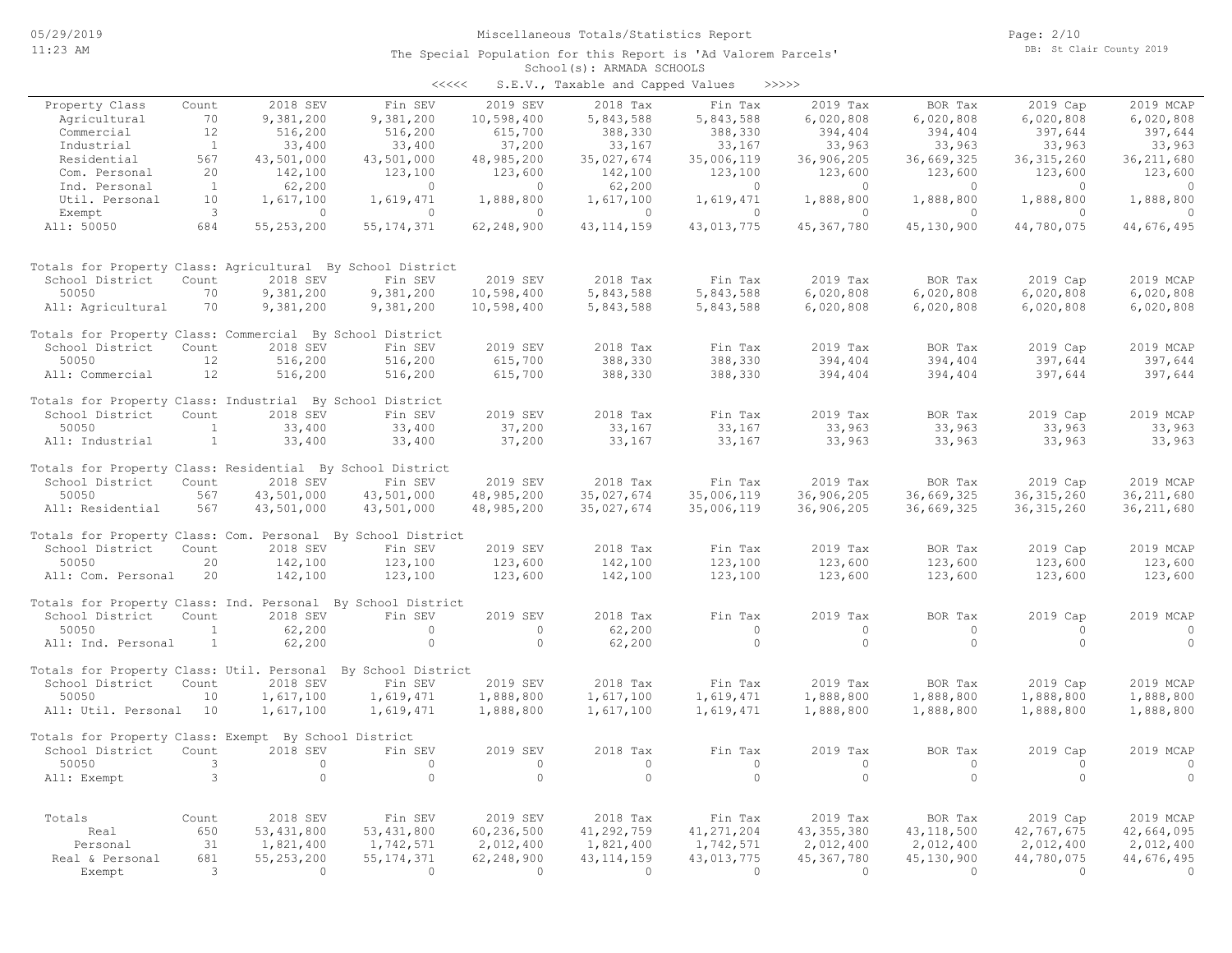The Special Population for this Report is 'Ad Valorem Parcels'

Page: 3/10 DB: St Clair County 2019

### School(s): ARMADA SCHOOLS

|                                                              |                |                |                | <<<<       | PRE/MBT Percentage Times S.E.V. | >>>>>          |                     |                |                    |
|--------------------------------------------------------------|----------------|----------------|----------------|------------|---------------------------------|----------------|---------------------|----------------|--------------------|
| Totals for School District: 50050 ARMADA SCHOOLS             |                |                |                |            |                                 |                |                     |                |                    |
| Property Class                                               | Count          | 2018 ORIG      | 2018 ORIG      | Final PRE  | Final                           | W/O Winter     | W/O Winter          | 2019 ORIG      | 2019 ORIG          |
|                                                              |                | PRE            | Non-PRE        |            | Non-PRE                         | PRE            | $Non-PRF$           | <b>PRE</b>     | Non-PRE            |
| Agricultural                                                 | 69             | 9,175,564      | 205,636        | 9,175,564  | 205,636                         | 9,175,564      | 205,636             | 10,368,335     | 230,065            |
| Commercial                                                   | $\Omega$       | $\overline{0}$ | 516,200        | $\circ$    | 516,200                         | $\overline{0}$ | 516,200             | $\bigcirc$     | 615,700            |
| Industrial                                                   | $\bigcirc$     | $\Omega$       | 33,400         | $\Omega$   | 33,400                          | $\circ$        | 33,400              | $\Omega$       | 37,200             |
| Residential                                                  | 495            | 40, 337, 723   | 3, 163, 277    | 40,778,923 | 2,722,077                       | 40, 419, 223   | 3,081,777           | 45,450,058     | 3,535,142          |
| Com. Personal                                                | 20             | 142,100        | $\overline{0}$ | 123,100    | $\overline{0}$                  | 123,100        | $\overline{0}$      | 123,600        | $\circ$            |
| Ind. Personal                                                | $\overline{1}$ | 62,200         | $\circ$        | $\circ$    | $\overline{0}$                  | $\circ$        | $\circ$             | $\circ$        | $\circ$            |
| Util. Personal                                               | $\overline{0}$ | $\overline{0}$ | 1,617,100      | $\circ$    | 1,619,471                       | $\circ$        | 1,619,471           | $\circ$        | 1,888,800          |
| Exempt                                                       | $\overline{1}$ | $\circ$        | $\circ$        | $\circ$    | $\overline{0}$                  | $\circ$        | $\overline{0}$      | $\Omega$       | $\circ$            |
| All: 50050                                                   | 586            | 49,717,587     | 5,535,613      | 50,077,587 | 5,096,784                       | 49,717,887     | 5,456,484           | 55,941,993     | 6,306,907          |
|                                                              |                |                |                |            |                                 |                |                     |                |                    |
| Totals for Property Class: Agricultural By School District   |                |                |                |            |                                 |                |                     |                |                    |
| School District Count                                        |                | 2018 ORIG      | 2018 ORIG      | Final PRE  | Final                           | W/O Winter     | W/O Winter          | 2019 ORIG      | 2019 ORIG          |
|                                                              |                | PRE            | Non-PRE        |            | Non-PRE                         | PRE            | Non-PRE             | PRE            | Non-PRE            |
| 50050                                                        | 69             | 9,175,564      | 205,636        | 9,175,564  | 205,636                         | 9,175,564      | 205,636             | 10,368,335     | 230,065            |
| All: Agricultural                                            | 69             | 9,175,564      | 205,636        | 9,175,564  | 205,636                         | 9,175,564      | 205,636             | 10,368,335     | 230,065            |
|                                                              |                |                |                |            |                                 |                |                     |                |                    |
| Totals for Property Class: Commercial By School District     |                |                |                |            |                                 |                |                     |                |                    |
| School District Count                                        |                | 2018 ORIG      | 2018 ORIG      | Final PRE  | Final                           | W/O Winter     | W/O Winter          | 2019 ORIG      | 2019 ORIG          |
|                                                              |                | PRE            | Non-PRE        |            | Non-PRE                         | PRE            | Non-PRE             | PRE            | Non-PRE            |
| 50050                                                        | $\circ$        | $\circ$        | 516,200        | $\circ$    | 516,200                         | $\overline{0}$ | 516,200             | $\Omega$       | 615,700            |
| All: Commercial                                              | $\circ$        | $\circ$        | 516,200        | $\circ$    | 516,200                         | $\circ$        | 516,200             | $\overline{0}$ | 615,700            |
|                                                              |                |                |                |            |                                 |                |                     |                |                    |
| Totals for Property Class: Industrial By School District     |                |                |                |            |                                 |                |                     |                |                    |
| School District Count                                        |                | 2018 ORIG      | 2018 ORIG      | Final PRE  | Final                           | W/O Winter     | W/O Winter          | 2019 ORIG      | 2019 ORIG          |
|                                                              |                | PRE            | Non-PRE        |            | Non-PRE                         | PRE            | Non-PRE             | PRE            | Non-PRE            |
| 50050                                                        | $\circ$        | $\circ$        | 33,400         | $\circ$    | 33,400                          | $\overline{0}$ | 33,400              | $\overline{0}$ | 37,200             |
| All: Industrial                                              | $\circ$        | $\circ$        | 33,400         | $\circ$    | 33,400                          | $\Omega$       | 33,400              | $\Omega$       | 37,200             |
|                                                              |                |                |                |            |                                 |                |                     |                |                    |
| Totals for Property Class: Residential By School District    |                |                |                |            |                                 |                |                     |                |                    |
| School District Count                                        |                | 2018 ORIG      | 2018 ORIG      | Final PRE  | Final                           | W/O Winter     | W/O Winter          | 2019 ORIG      | 2019 ORIG          |
|                                                              |                | PRE            | Non-PRE        |            | Non-PRE                         | PRE            | Non-PRE             | PRE            | Non-PRE            |
| 50050                                                        | 495            | 40, 337, 723   | 3, 163, 277    | 40,778,923 | 2,722,077                       | 40, 419, 223   | 3,081,777           | 45, 450, 058   | 3,535,142          |
|                                                              | 495            |                |                |            |                                 |                |                     |                |                    |
| All: Residential                                             |                | 40, 337, 723   | 3, 163, 277    | 40,778,923 | 2,722,077                       | 40, 419, 223   | 3,081,777           | 45,450,058     | 3,535,142          |
| Totals for Property Class: Com. Personal By School District  |                |                |                |            |                                 |                |                     |                |                    |
| School District Count                                        |                | 2018 ORIG      | 2018 ORIG      |            |                                 | W/O Winter     | W/O Winter          | 2019 ORIG      | 2019 ORIG          |
|                                                              |                | PRE            | Non-PRE        | Final PRE  | Final<br>Non-PRE                | PRE            |                     | <b>PRE</b>     |                    |
|                                                              |                |                | $\Omega$       |            | $\circ$                         |                | Non-PRE<br>$\Omega$ |                | Non-PRE<br>$\circ$ |
| 50050                                                        | 20             | 142,100        |                | 123,100    |                                 | 123,100        |                     | 123,600        |                    |
| All: Com. Personal 20                                        |                | 142,100        | $\overline{0}$ | 123,100    | $\circ$                         | 123,100        | $\circ$             | 123,600        | $\circ$            |
|                                                              |                |                |                |            |                                 |                |                     |                |                    |
| Totals for Property Class: Ind. Personal By School District  |                |                |                |            |                                 |                |                     |                |                    |
| School District Count                                        |                | 2018 ORIG      | 2018 ORIG      | Final PRE  | Final                           | W/O Winter     | W/O Winter          | 2019 ORIG      | 2019 ORIG          |
|                                                              |                | PRE            | Non-PRE        |            | Non-PRE                         | PRE            | Non-PRE             | PRE            | Non-PRE            |
| 50050                                                        | $\mathbf{1}$   | 62,200         | $\Omega$       | $\circ$    | $\Omega$                        | $\Omega$       | $\Omega$            | $\circ$        | $\circ$            |
| All: Ind. Personal                                           | $\sim$ 1       | 62,200         | $\Omega$       | $\Omega$   | $\Omega$                        | $\Omega$       | $\Omega$            | $\Omega$       | $\circ$            |
| Totals for Property Class: Util. Personal By School District |                |                |                |            |                                 |                |                     |                |                    |
| School District Count                                        |                | 2018 ORIG      | 2018 ORIG      | Final PRE  | Final                           | W/O Winter     | W/O Winter          | 2019 ORIG      | 2019 ORIG          |
|                                                              |                | PRE            | Non-PRE        |            | Non-PRE                         | PRE            | Non-PRE             | PRE            | Non-PRE            |
| 50050                                                        | $\circ$        | $\circ$        | 1,617,100      | $\circ$    | 1,619,471                       | $\overline{0}$ | 1,619,471           | $\overline{0}$ | 1,888,800          |
| All: Util. Personal                                          | $\circ$        | $\circ$        | 1,617,100      | $\circ$    | 1,619,471                       | $\circ$        | 1,619,471           | $\circ$        | 1,888,800          |
|                                                              |                |                |                |            |                                 |                |                     |                |                    |
| Totals for Property Class: Exempt By School District         |                |                |                |            |                                 |                |                     |                |                    |
| School District                                              |                |                |                |            |                                 |                |                     |                | 2019 ORIG          |
|                                                              | Count          | 2018 ORIG      | 2018 ORIG      | Final PRE  | Final                           | W/O Winter     | W/O Winter          | 2019 ORIG      |                    |
|                                                              |                | PRE            | Non-PRE        |            | Non-PRE                         | PRE            | Non-PRE             | PRE            | Non-PRE            |
| 50050                                                        | $\mathbf{1}$   | $\circ$        | $\Omega$       | $\circ$    | $\circ$                         | $\circ$        | $\Omega$            | $\circ$        | $\circ$            |

All: Exempt 1 0 0 0 0 0 0 0 0 0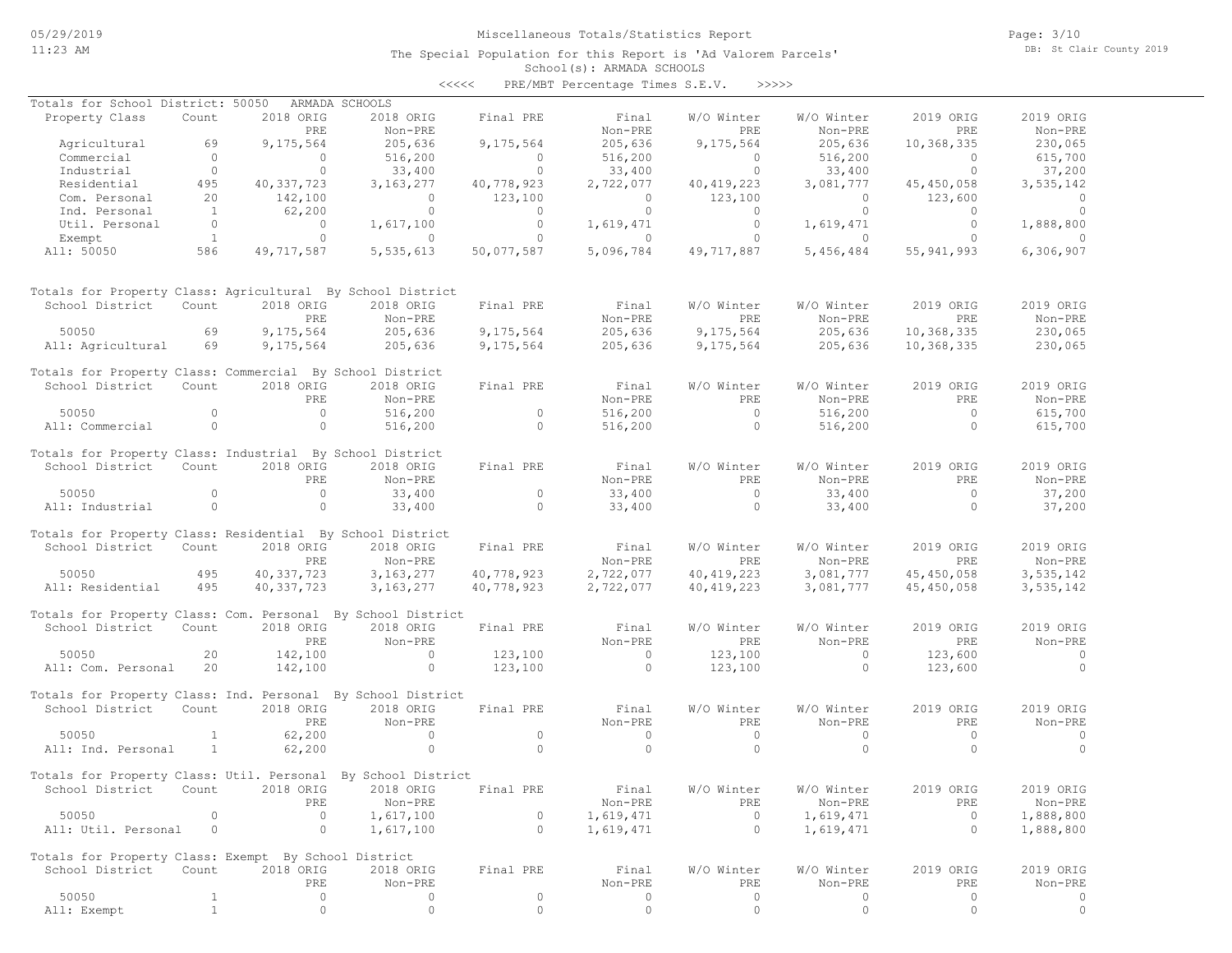The Special Population for this Report is 'Ad Valorem Parcels'

Page: 4/10 DB: St Clair County 2019

School(s): ARMADA SCHOOLS

<<<<< PRE/MBT Percentage Times S.E.V. >>>>>

| Totals                         | Count     | 2018 ORIG<br>PRE      | 2018 ORIG<br>Non-PRE   | Final PRE             | Final<br>Non-PRE       | W/O Winter<br>PRE     | W/O Winter<br>Non-PRE  | 2019 ORIG<br>PRE      | 2019 ORIG<br>Non-PRE   |
|--------------------------------|-----------|-----------------------|------------------------|-----------------------|------------------------|-----------------------|------------------------|-----------------------|------------------------|
| Real<br>Personal               | 564<br>21 | 49,513,287<br>204,300 | 3,918,513<br>1,617,100 | 49,954,487<br>123,100 | 3,477,313<br>1,619,471 | 49,594,787<br>123,100 | 3,837,013<br>1,619,471 | 55,818,393<br>123,600 | 4,418,107<br>1,888,800 |
| . & Personal<br>Real<br>Exempt | 585       | 49,717,587            | 5,535,613              | 50,077,587            | 5,096,784              | 49,717,887            | 5,456,484              | 55, 941, 993          | 6,306,907              |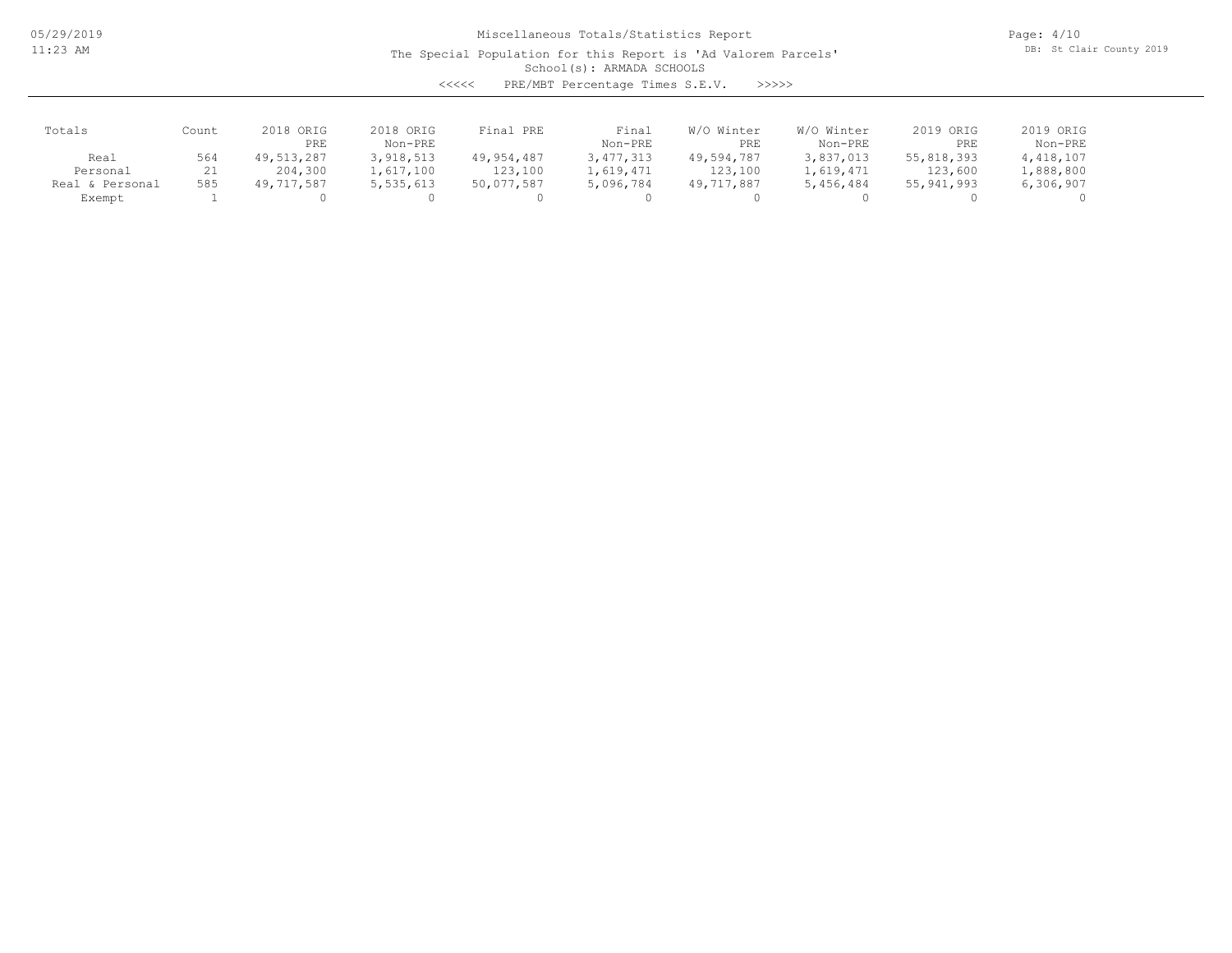The Special Population for this Report is 'Ad Valorem Parcels'

Page: 5/10 DB: St Clair County 2019

#### School(s): ARMADA SCHOOLS <<<<< PRE/MBT Percentage Times Taxable >>>>>

| Totals for School District: 50050                            |                |              | ARMADA SCHOOLS |            |                  |                  |            |            |           |
|--------------------------------------------------------------|----------------|--------------|----------------|------------|------------------|------------------|------------|------------|-----------|
| Property Class                                               | Count          | 2018 ORIG    | 2018 ORIG      | Final PRE  | Final            | W/O Winter       | W/O Winter | 2019 ORIG  | 2019 ORIG |
|                                                              |                | PRE          | Non-PRE        |            | Non-PRE          | PRE              | Non-PRE    | PRE        | Non-PRE   |
| Agricultural                                                 | 69             | 5,720,372    | 123,216        | 5,720,372  | 123,216          | 5,720,372        | 123,216    | 5,900,780  | 120,028   |
| Commercial                                                   | $\overline{0}$ | $\circ$      | 388,330        | $\circ$    | 388,330          | $\circ$          | 388,330    | $\circ$    | 394,404   |
| Industrial                                                   | $\circ$        | $\circ$      | 33,167         | $\circ$    | 33,167           | $\circ$          | 33,167     | $\circ$    | 33,963    |
| Residential                                                  | 495            | 32, 438, 785 | 2,588,889      | 32,788,337 | 2, 217, 782      | 32,489,823       | 2,516,296  | 33,770,142 | 2,899,183 |
| Com. Personal                                                | 20             | 142,100      | $\circ$        | 123,100    | $\circ$          | 123,100          | $\circ$    | 123,600    | $\Omega$  |
| Ind. Personal                                                | $\mathbf{1}$   | 62,200       | $\Omega$       | $\circ$    | $\Omega$         | $\circ$          | $\Omega$   | $\Omega$   | $\Omega$  |
| Util. Personal                                               | $\overline{0}$ | $\circ$      | 1,617,100      | $\circ$    | 1,619,471        | $\circ$          | 1,619,471  | $\circ$    | 1,888,800 |
| Exempt                                                       | $\overline{1}$ | $\circ$      | $\circ$        | $\circ$    | $\circ$          | $\circ$          | $\circ$    | $\circ$    | $\circ$   |
| All: 50050                                                   | 586            | 38, 363, 457 | 4,750,702      | 38,631,809 | 4,381,966        | 38, 333, 295     | 4,680,480  | 39,794,522 | 5,336,378 |
| Totals for Property Class: Agricultural By School District   |                |              |                |            |                  |                  |            |            |           |
| School District                                              | Count          | 2018 ORIG    | 2018 ORIG      | Final PRE  | Final            | W/O Winter       | W/O Winter | 2019 ORIG  | 2019 ORIG |
|                                                              |                | PRE          | Non-PRE        |            | Non-PRE          | PRE              | Non-PRE    | PRE        | Non-PRE   |
| 50050                                                        | 69             | 5,720,372    | 123,216        | 5,720,372  | 123,216          | 5,720,372        | 123,216    | 5,900,780  | 120,028   |
| All: Agricultural                                            | 69             | 5,720,372    | 123,216        | 5,720,372  | 123,216          | 5,720,372        | 123,216    | 5,900,780  | 120,028   |
|                                                              |                |              |                |            |                  |                  |            |            |           |
| Totals for Property Class: Commercial By School District     |                |              |                |            |                  |                  |            |            |           |
| School District                                              | Count          | 2018 ORIG    | 2018 ORIG      | Final PRE  | Final            | W/O Winter       | W/O Winter | 2019 ORIG  | 2019 ORIG |
|                                                              |                | PRE          | Non-PRE        |            | Non-PRE          | <b>PRE</b>       | Non-PRE    | PRE        | Non-PRE   |
| 50050                                                        | $\circ$        | $\circ$      | 388,330        | $\circ$    | 388,330          | $\circ$          | 388,330    | $\circ$    | 394,404   |
| All: Commercial                                              | $\circ$        | $\circ$      | 388,330        | $\circ$    | 388,330          | $\circ$          | 388,330    | $\circ$    | 394,404   |
|                                                              |                |              |                |            |                  |                  |            |            |           |
| Totals for Property Class: Industrial By School District     |                |              |                |            |                  |                  |            |            |           |
| School District                                              | Count          | 2018 ORIG    | 2018 ORIG      | Final PRE  | Final            | W/O Winter       | W/O Winter | 2019 ORIG  | 2019 ORIG |
|                                                              |                | PRE          | Non-PRE        |            | Non-PRE          | PRE              | Non-PRE    | PRE        | Non-PRE   |
| 50050                                                        | $\circ$        | $\circ$      | 33,167         | $\circ$    | 33,167           | $\circ$          | 33,167     | $\circ$    | 33,963    |
| All: Industrial                                              | $\circ$        | $\circ$      | 33,167         | $\circ$    | 33,167           | $\circ$          | 33,167     | $\circ$    |           |
|                                                              |                |              |                |            |                  |                  |            |            | 33,963    |
| Totals for Property Class: Residential By School District    |                |              |                |            |                  |                  |            |            |           |
| School District                                              | Count          | 2018 ORIG    |                | Final PRE  |                  | W/O Winter       |            | 2019 ORIG  |           |
|                                                              |                | PRE          | 2018 ORIG      |            | Final<br>Non-PRE | <b>PRE</b>       | W/O Winter | <b>PRE</b> | 2019 ORIG |
|                                                              |                |              | Non-PRE        |            |                  |                  | Non-PRE    |            | Non-PRE   |
| 50050                                                        | 495            | 32, 438, 785 | 2,588,889      | 32,788,337 | 2, 217, 782      | 32,489,823       | 2,516,296  | 33,770,142 | 2,899,183 |
| All: Residential                                             | 495            | 32,438,785   | 2,588,889      | 32,788,337 | 2, 217, 782      | 32,489,823       | 2,516,296  | 33,770,142 | 2,899,183 |
|                                                              |                |              |                |            |                  |                  |            |            |           |
| Totals for Property Class: Com. Personal By School District  |                |              |                |            |                  |                  |            |            |           |
| School District                                              | Count          | 2018 ORIG    | 2018 ORIG      | Final PRE  | Final            | W/O Winter       | W/O Winter | 2019 ORIG  | 2019 ORIG |
|                                                              |                | PRE          | Non-PRE        |            | Non-PRE          | PRE              | Non-PRE    | PRE        | Non-PRE   |
| 50050                                                        | 20             | 142,100      | 0              | 123,100    | $\circ$          | 123,100          | $\circ$    | 123,600    | $\circ$   |
| All: Com. Personal                                           | 20             | 142,100      | $\circ$        | 123,100    | $\circ$          | 123,100          | $\circ$    | 123,600    | $\circ$   |
|                                                              |                |              |                |            |                  |                  |            |            |           |
| Totals for Property Class: Ind. Personal By School District  |                |              |                |            |                  |                  |            |            |           |
| School District                                              | Count          | 2018 ORIG    | 2018 ORIG      | Final PRE  | Final            | W/O Winter       | W/O Winter | 2019 ORIG  | 2019 ORIG |
|                                                              |                | PRE          | Non-PRE        |            | Non-PRE          | PRE              | Non-PRE    | PRE        | Non-PRE   |
| 50050                                                        | $\mathbf{1}$   | 62,200       | $\circ$        | $\circ$    | $\circ$          | $\circ$          | $\circ$    | $\circ$    | $\circ$   |
| All: Ind. Personal                                           | $\mathbf{1}$   | 62,200       | $\circ$        | $\Omega$   | $\circ$          | $\circ$          | $\circ$    | $\Omega$   | $\circ$   |
|                                                              |                |              |                |            |                  |                  |            |            |           |
| Totals for Property Class: Util. Personal By School District |                |              |                |            |                  |                  |            |            |           |
| School District Count 2018 ORIG 2018 ORIG Final PRE          |                |              |                |            |                  | Final W/O Winter | W/O Winter | 2019 ORIG  | 2019 ORIG |
|                                                              |                | PRE          | Non-PRE        |            | Non-PRE          | PRE              | Non-PRE    | PRE        | Non-PRE   |
| 50050                                                        | 0              | $\circ$      | 1,617,100      | 0          | 1,619,471        | $\circ$          | 1,619,471  | $\circ$    | 1,888,800 |
| All: Util. Personal                                          | 0              | $\circ$      | 1,617,100      | $\circ$    | 1,619,471        | $\circ$          | 1,619,471  | $\circ$    | 1,888,800 |
|                                                              |                |              |                |            |                  |                  |            |            |           |
| Totals for Property Class: Exempt By School District         |                |              |                |            |                  |                  |            |            |           |
| School District                                              | Count          | 2018 ORIG    | 2018 ORIG      | Final PRE  | Final            | W/O Winter       | W/O Winter | 2019 ORIG  | 2019 ORIG |
|                                                              |                | PRE          | Non-PRE        |            | Non-PRE          | PRE              | Non-PRE    | PRE        | Non-PRE   |
| 50050                                                        | $\mathbf{1}$   | 0            | 0              | $\circ$    | 0                | 0                | 0          | 0          | 0         |
| All: Exempt                                                  | $\mathbf{1}$   | $\circ$      | $\circ$        | $\circ$    | $\circ$          | $\circ$          | $\circ$    | $\circ$    | $\circ$   |
|                                                              |                |              |                |            |                  |                  |            |            |           |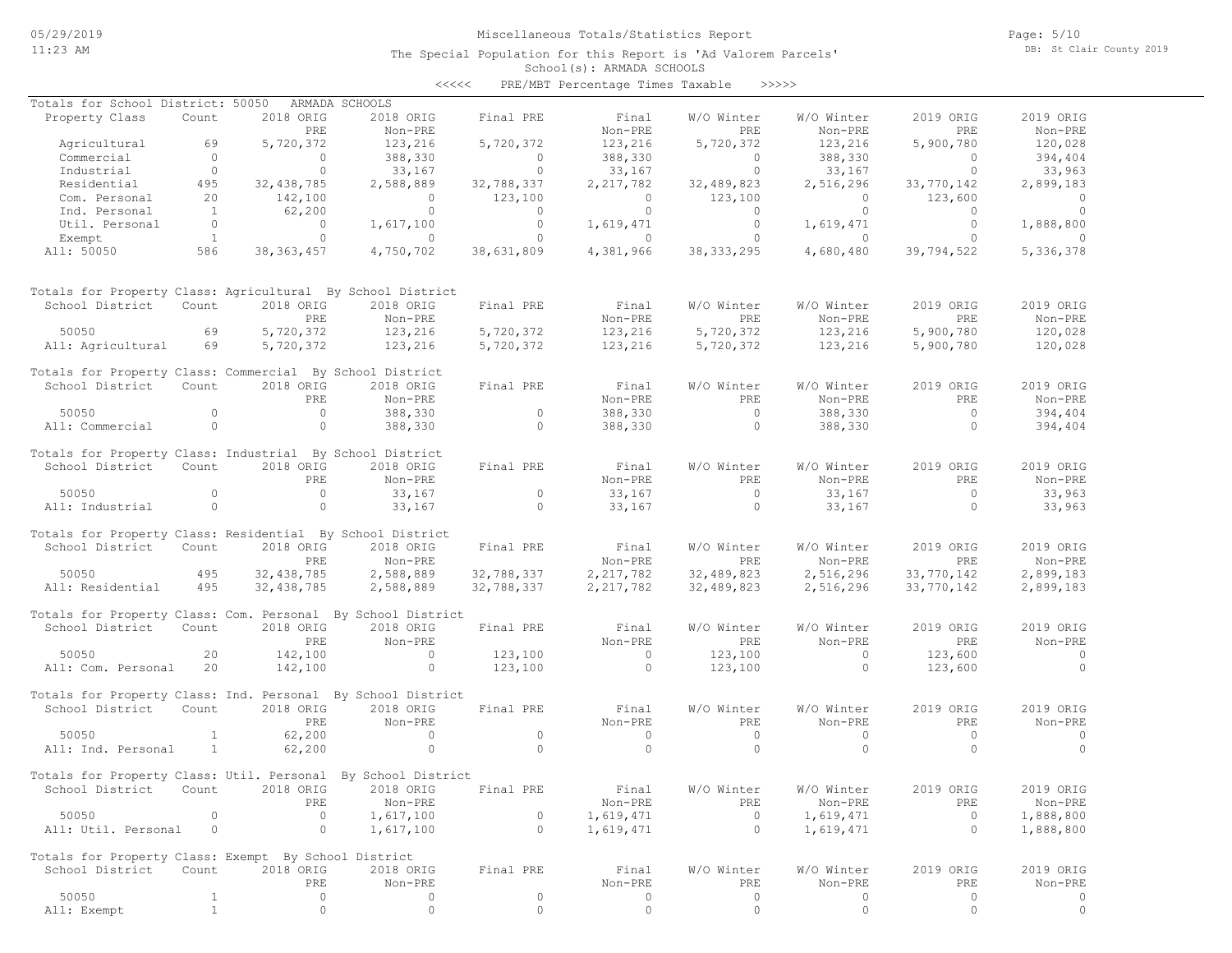The Special Population for this Report is 'Ad Valorem Parcels'

Page: 6/10 DB: St Clair County 2019

### School(s): ARMADA SCHOOLS

| くくくくく | PRE/MBT Percentage Times Taxable |  |  | >>>>> |
|-------|----------------------------------|--|--|-------|
|-------|----------------------------------|--|--|-------|

| Totals             | Count | 2018 ORIG<br>PRE | 2018 ORIG<br>Non-PRE | Final PRE  | Final<br>Non-PRE | Winter<br>W/O<br>PRE | W/O Winter<br>Non-PRE | 2019 ORIG<br>PRE | 2019 ORIG<br>Non-PRE |
|--------------------|-------|------------------|----------------------|------------|------------------|----------------------|-----------------------|------------------|----------------------|
| Real               | 564   | 38, 159, 157     | 3,133,602            | 38,508,709 | 2,762,495        | 38, 210, 195         | 3,061,009             | 39,670,922       | 3,447,578            |
| Personal           | 21    | 204,300          | l,617,100            | 123,100    | 1,619,471        | 123,100              | 1,619,471             | 123,600          | 1,888,800            |
| & Personal<br>Real | 585   | 38, 363, 457     | 4,750,702            | 38,631,809 | 4,381,966        | 38, 333, 295         | 4,680,480             | 39,794,522       | 5,336,378            |
| Exempt             |       |                  |                      |            |                  |                      |                       |                  |                      |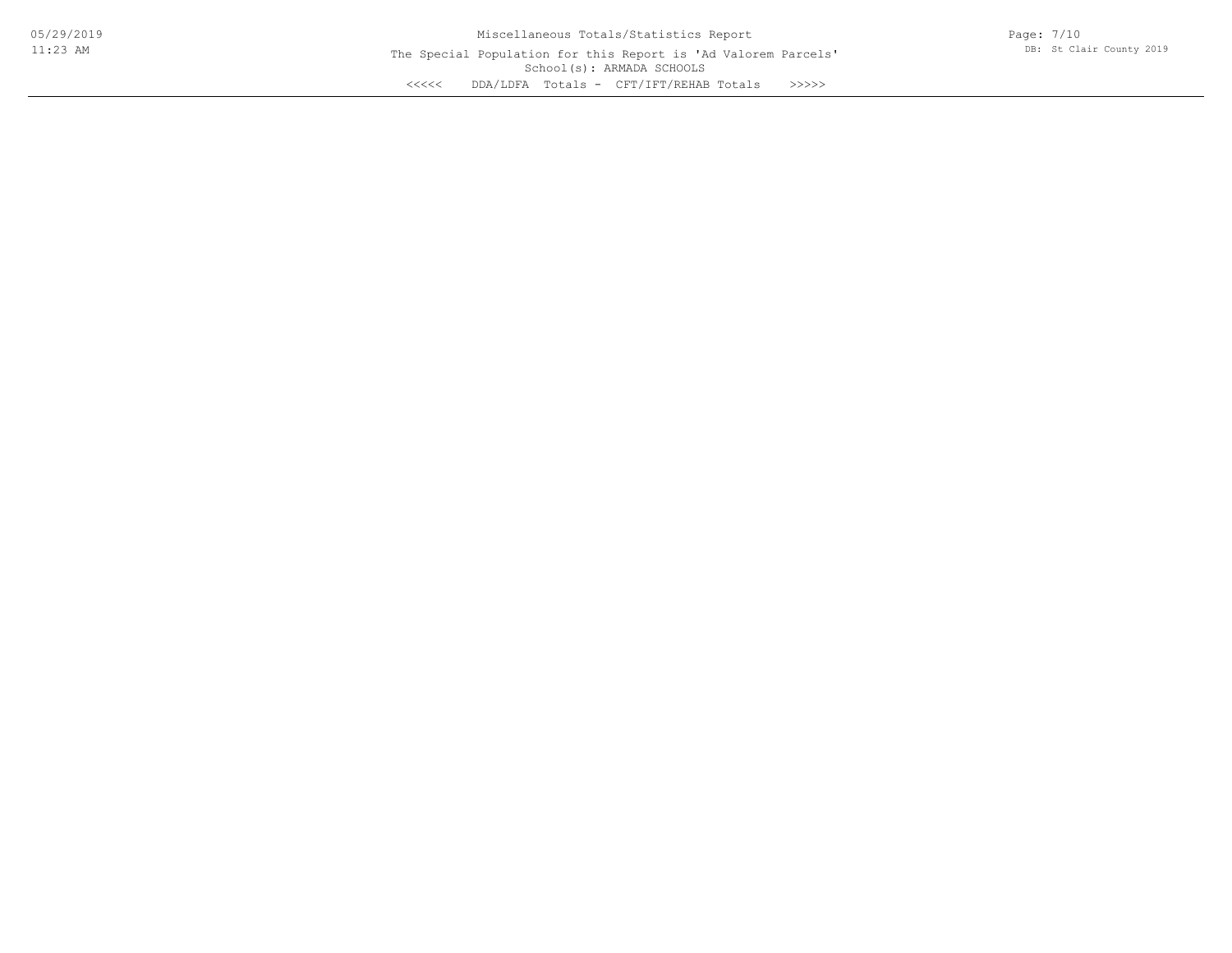#### School(s): ARMADA SCHOOLS The Special Population for this Report is 'Ad Valorem Parcels'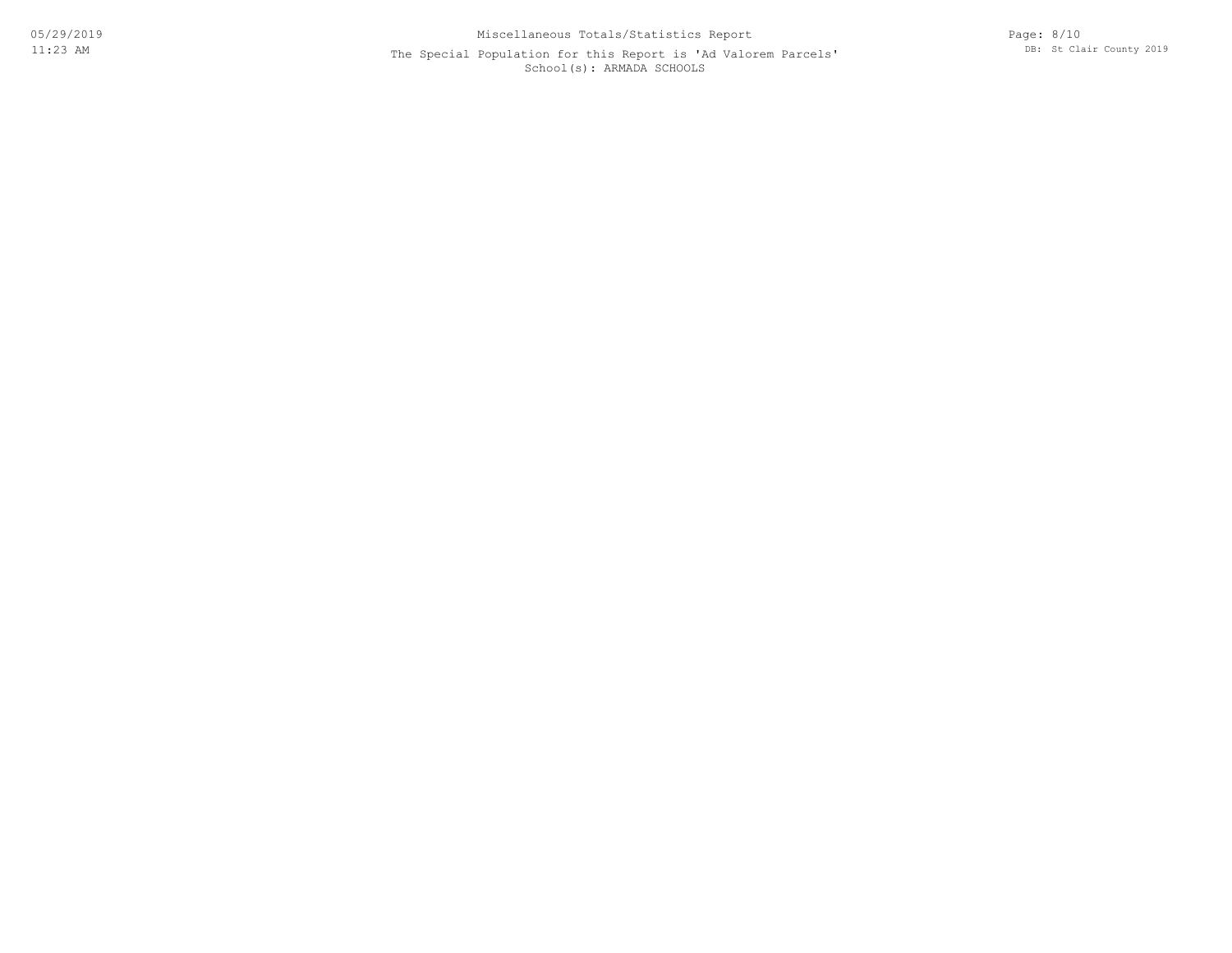<<<<< Top 20 Statistics >>>>>

| ***** Top 20 S.E.V.s<br>*****                 |                                              |                                |         |
|-----------------------------------------------|----------------------------------------------|--------------------------------|---------|
| 09-999-0025-000                               | SEMCO ENERGY                                 | \$                             | 628,800 |
| 09-999-0007-000                               | DTE ELECTRIC COMP                            | \$                             | 397,300 |
| 29-029-1002-000                               | RUCZYNSKI DAVID J/SHEILA                     | \$                             | 391,000 |
| 29-029-3001-000                               | BURNS BETTY ET-AL/DUPONT CHARLES H           | \$                             | 370,900 |
| 09-026-1002-002                               | HERMAN ROBERT/VONDA/JAMES                    | \$                             | 343,600 |
| $09 - 027 - 3001 - 000$                       | CHAMBERLIN RICHARD/S TRUST                   | \$                             | 318,000 |
| 29-030-2001-300                               | VIENOT FRANK/BEVERLY                         | \$                             | 290,600 |
| 29-032-4002-000                               | ALTERMATT JOSEPH A JR<br>TRUST               | \$                             | 290,500 |
| 29-030-1001-000                               | FETTY DENNIS L H/W, FETTY LORI A             | \$                             | 278,800 |
| $09 - 034 - 2002 - 001$                       | WINN WILLIAM/ELIZABETH                       | \$                             | 271,100 |
| 29-999-0006-000                               | DETROIT EDISON COMPANY                       | \$                             | 263,700 |
| 29-029-2001-000                               | ATKINS PHILLIP/RUTH ANN/MARK                 | \$                             | 250,300 |
| 09-036-2003-100                               | PACE PAUL J                                  | \$                             | 242,300 |
| 09-036-1011-000                               | DUBAERE KERRY D, DUBAERE TRACY M             | \$                             | 241,900 |
| 29-029-4003-000                               | GENORD EDWARD C JR/TRESSA L                  | $\stackrel{\cdot}{\mathsf{S}}$ | 240,200 |
| 09-999-0013-000                               | GREAT LAKES GAS TRANS                        | $\hat{\varsigma}$              | 233,300 |
| 29-031-1002-001                               | WYLIN JAMIE/EDWARDS JOHN                     | \$                             | 233,300 |
| 29-031-3001-150                               | KLOTT KRYSTALYN                              | $\boldsymbol{\dot{\varsigma}}$ | 230,800 |
| $09 - 025 - 3001 - 000$                       | KASPERSKI DAVID/KARIN                        | \$                             | 230,700 |
| $09 - 036 - 3001 - 000$                       | THORMAN EUGENE C                             | \$                             | 227,900 |
|                                               |                                              |                                |         |
| ***** Top 20 Taxable Values *****             |                                              |                                |         |
| 09-999-0025-000                               | SEMCO ENERGY                                 | \$                             | 628,800 |
| 09-999-0007-000                               | DTE ELECTRIC COMP                            | $\boldsymbol{\dot{\varsigma}}$ | 397,300 |
| 29-999-0006-000                               | DETROIT EDISON COMPANY                       | $\boldsymbol{\dot{\varsigma}}$ | 263,700 |
| $09 - 027 - 3001 - 000$                       | CHAMBERLIN RICHARD/S TRUST                   | $\boldsymbol{\dot{\varsigma}}$ | 255,067 |
| 09-999-0013-000                               | GREAT LAKES GAS TRANS                        | $\stackrel{.}{\mathsf{S}}$     | 233,300 |
| 29-030-2001-300                               | VIENOT FRANK/BEVERLY                         | \$                             | 219,245 |
| 09-026-1002-002                               | HERMAN ROBERT/VONDA/JAMES                    | $\frac{1}{2}$                  | 214,432 |
| 29-999-0011-000                               | GREAT LAKES TRANSMISSION                     | \$                             | 211,500 |
| 29-029-1002-000                               | RUCZYNSKI DAVID J/SHEILA                     | \$                             | 210,126 |
| 09-036-1011-000                               | DUBAERE KERRY D, DUBAERE TRACY M             | \$                             | 194,996 |
| 29-032-4002-000                               | ALTERMATT JOSEPH A JR<br>TRUST               | \$                             | 188,996 |
| 29-029-3001-000                               | BURNS BETTY ET-AL/DUPONT CHARLES H           | \$                             | 187,426 |
| 29-031-3001-150                               | KLOTT KRYSTALYN                              | \$                             | 181,971 |
| 29-031-1002-001                               | WYLIN JAMIE/EDWARDS JOHN                     | \$                             | 181,751 |
| 29-029-4003-000                               | GENORD EDWARD C JR/TRESSA L                  | \$                             | 181,740 |
| 29-031-3001-300                               | DUNCAN ADAM                                  | \$                             | 179,011 |
| 29-030-1001-000                               | FETTY DENNIS L H/W, FETTY LORI A             | \$                             | 172,192 |
| 09-036-3001-000                               | THORMAN EUGENE C                             | \$                             | 162,624 |
| 09-036-2003-100                               | PACE PAUL J                                  | \$                             | 162,368 |
| 29-030-1002-300                               | HUNTER KEVIN, HUNTER MARLENE                 | \$                             | 161,532 |
|                                               |                                              |                                |         |
| *****<br>Top 20 Owners by Taxable Value ***** |                                              |                                |         |
| SEMCO ENERGY                                  | 628,800 Taxable Value in 1 Parcel(s)<br>has  |                                |         |
| CHAMBERLIN RICHARD/S TRUST                    | 414,680 Taxable Value in 4 Parcel(s)<br>has  |                                |         |
| DTE ELECTRIC COMP                             | 397,300 Taxable Value in 1 Parcel(s)<br>has  |                                |         |
| BURNS BETTY ET-AL/DUPONT CHARLES H has        | 360,208 Taxable Value in 5 Parcel(s)         |                                |         |
| BALFOUR WILLIAM L III                         | 320, 235 Taxable Value in 5 Parcel(s)<br>has |                                |         |
| DUBAERE KERRY D, DUBAERE TRACY M              | 280,135 Taxable Value in 2 Parcel(s)<br>has  |                                |         |
| DETROIT EDISON COMPANY                        | 263,700 Taxable Value in 1 Parcel(s)<br>has  |                                |         |
| KLOTT KRYSTALYN                               | 256,693 Taxable Value in 4 Parcel(s)<br>has  |                                |         |
| LIETZ MICHAEL/KAY                             | 237,339 Taxable Value in 3 Parcel(s)<br>has  |                                |         |
| GREAT LAKES GAS TRANS                         | 233,300 Taxable Value in 1 Parcel(s)<br>has  |                                |         |
| VIENOT FRANK/BEVERLY                          | 219,245 Taxable Value in 1 Parcel(s)<br>has  |                                |         |

GREAT LAKES TRANSMISSION has 211,500 Taxable Value in 1 Parcel(s) HERMAN ROBERT/VONDA/JAMES has 214,432 Taxable Value in 2 Parcel(s)